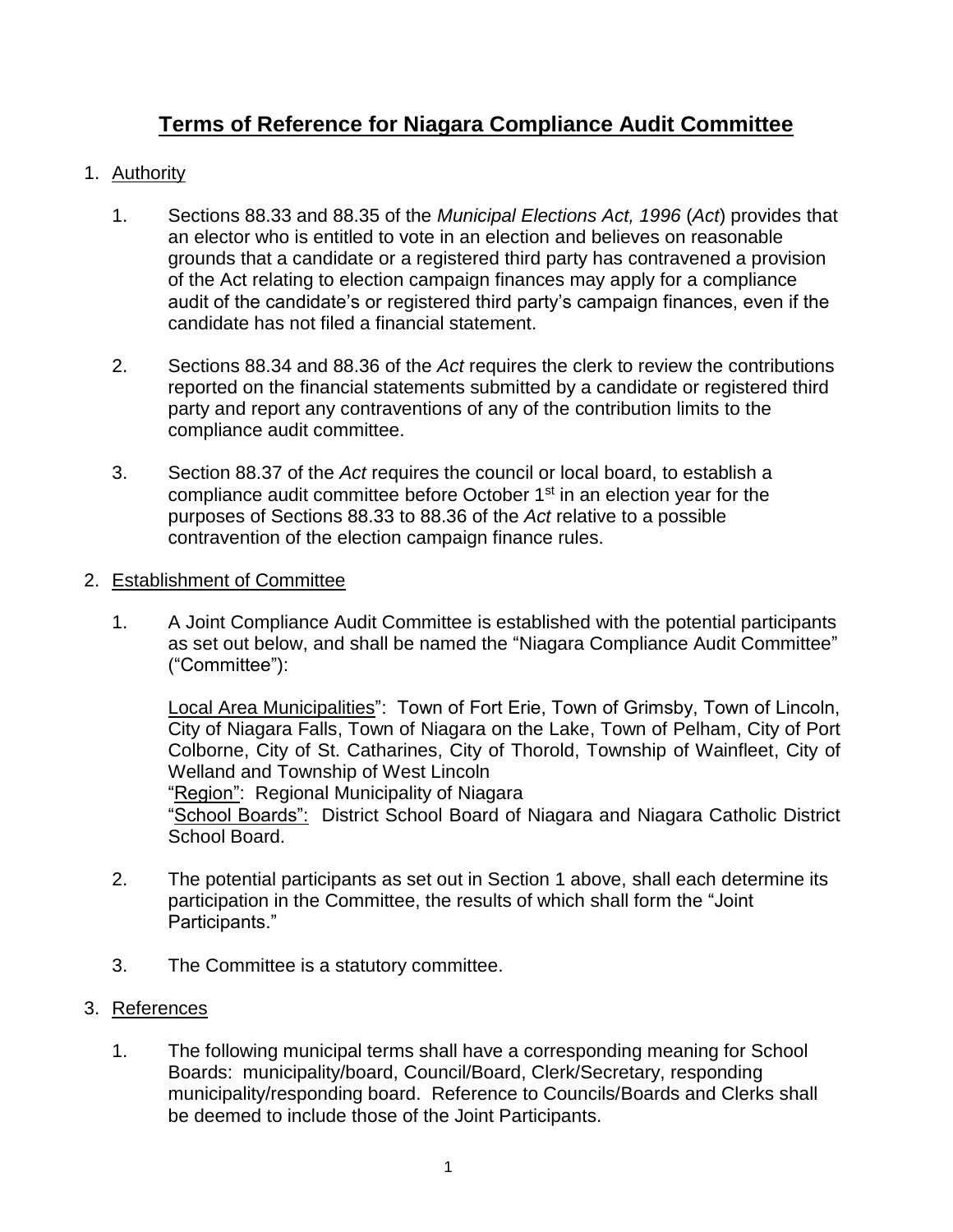- 2. Responding municipality means the municipality/board responsible for the office, with the Region responsible for the offices of Regional Chair and Regional Councillors, municipalities responsible for the office of Mayor and Councillors/Aldermen and School Boards responsible for the office of trustees.
- 3. The local area municipalities shall receive the compliance audit applications on behalf of the Region and School Boards who will then immediately provide same to the Region or School Board to commence the compliance audit proceedings.

# 4. Term

1. The term of the Committee shall be concurrent with the term of Council. The term of appointment of the Committee members shall be December 1 of the regular election year to November 14 of the next regular election year, including any by-elections, or until such time as the applicable Committee has disposed of any remaining matters in accordance with the *Act*.

# 5. Duration

- 1. The Committee shall be established before October  $1<sup>st</sup>$  in an election year.
- 2. The establishment of the Committee and terms of reference shall continue as set out herein from Council term to Council term unless determined otherwise by Council. However, the appointment of the members to the Committee shall be approved by each Council or delegated authority prior to October 1<sup>st</sup> in each election year.

# 6. Mandate

- 1. The mandate of the Committee is to hear and determine all applications filed in accordance with Sections 88.33 to 88.36 of the *Act* pursuant to the procedures established by the Clerks under the *Act*.
- 2. The powers and functions of the Committee as set out in Sections 88.33 to 88.36 of the *Act* include:
	- (a) within 30 days of receipt of a compliance audit application from an elector, review and decide whether it should be granted or rejected;
	- (b) if the application is granted, appoint an auditor licensed under the *Public Accounting Act, 2004* to conduct a compliance audit of the election campaign finances;
	- (c) receive the auditor's report;
	- (d) within 30 days of receipt of the auditor's report, consider the report and if the report concludes the candidate or registered third party appears to have contravened a provision of the *Act* relating to election campaign finances, decide whether legal proceedings against the candidate or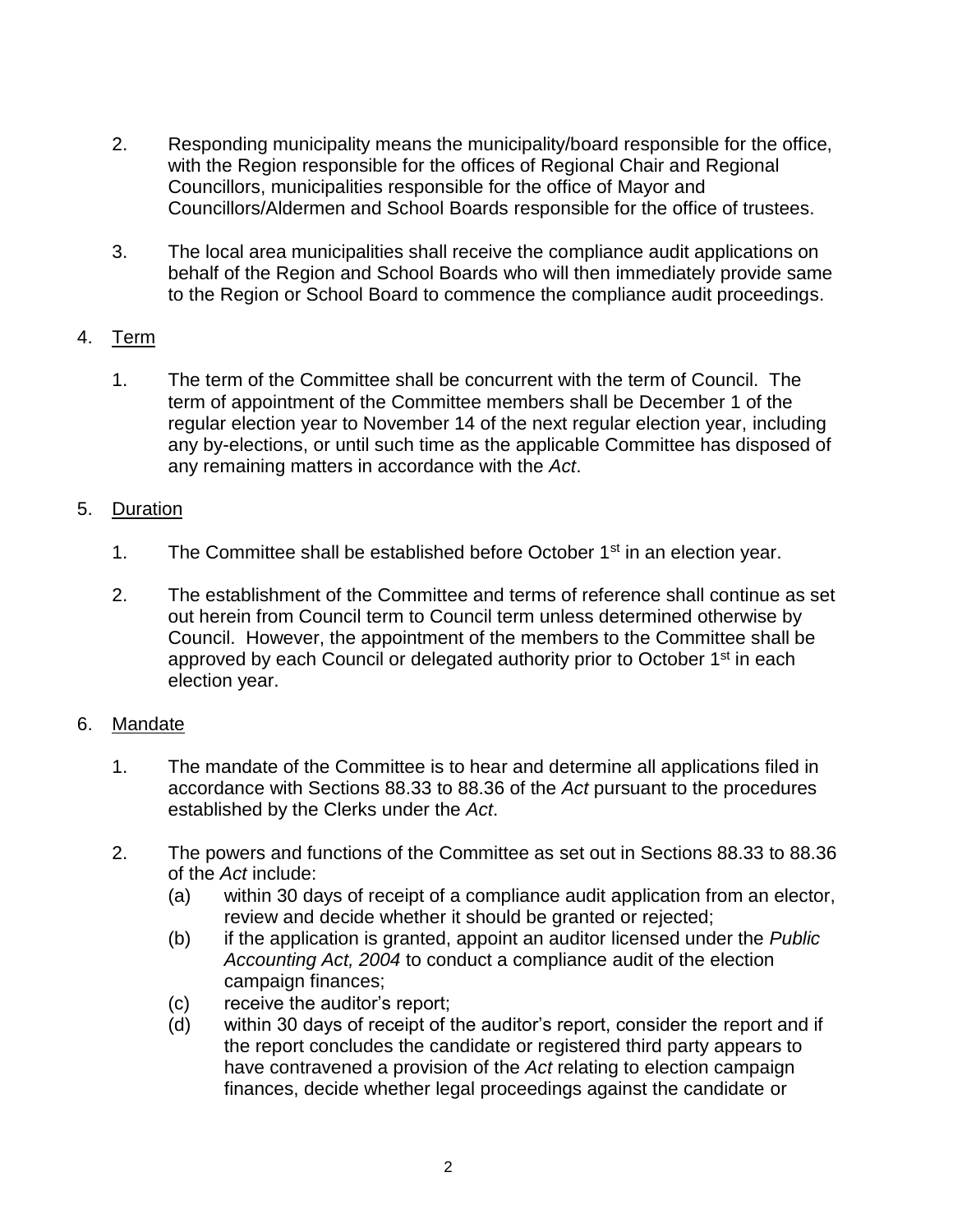registered third party for the apparent contravention shall be commenced, and

(e) within 30 days after receipt of a report from any participating municipality's Clerk of any apparent over-contributions to candidates or registered third parties, the Committee shall consider the Clerk's report and decide whether legal proceedings against the contributor should be commenced.

# 7. Composition

- 1. The Committee shall be composed of a minimum of three (3) and a maximum of seven (7) members with membership drawn from the following stakeholder groups:
	- (a) accountants or auditors with experience in preparing or auditing the financial statements of municipal candidates;
	- (b) college or university professors with expertise in political science or local government administration;
	- (c) legal profession with experience in municipal law, municipal election law or administrative law;
	- (d) professionals who in the course of their duties are required to adhere to codes or standards of their profession which may be enforced by disciplinary tribunals, and
	- (e) other individuals with knowledge of the campaign finance rules of the Act.
- 2. The Committee shall not include,
	- (a) employees or officers of the Joint Participants;
	- (b) members of the Council or Board of the Joint Participants;
	- (c) any persons who are candidates in the election for which the Committee is established;
	- (d) any person who is or intends to volunteer or seek employment to assist any candidate or registered third party in the election for which the Committee is established, or
	- (e) any person who is a registered third party in any local area municipality.
- 3. When an application has been filed under Section 88.33 of the *Act*, only three (3) of the seven (7) members of the Committee shall comprise the Committee for the purposes of reviewing and considering the application.
- 4. The Clerk of the responding municipality shall determine the selection of the three (3) sitting members of the Committee from the pool of members based on availability.

# 8. Member Selection and Appointment

1. At a minimum, the recruitment of committee members shall be advertised in a local newspaper having general circulation and on the websites of the Joint Participants. Other recruitment measures may be initiated by the Clerks.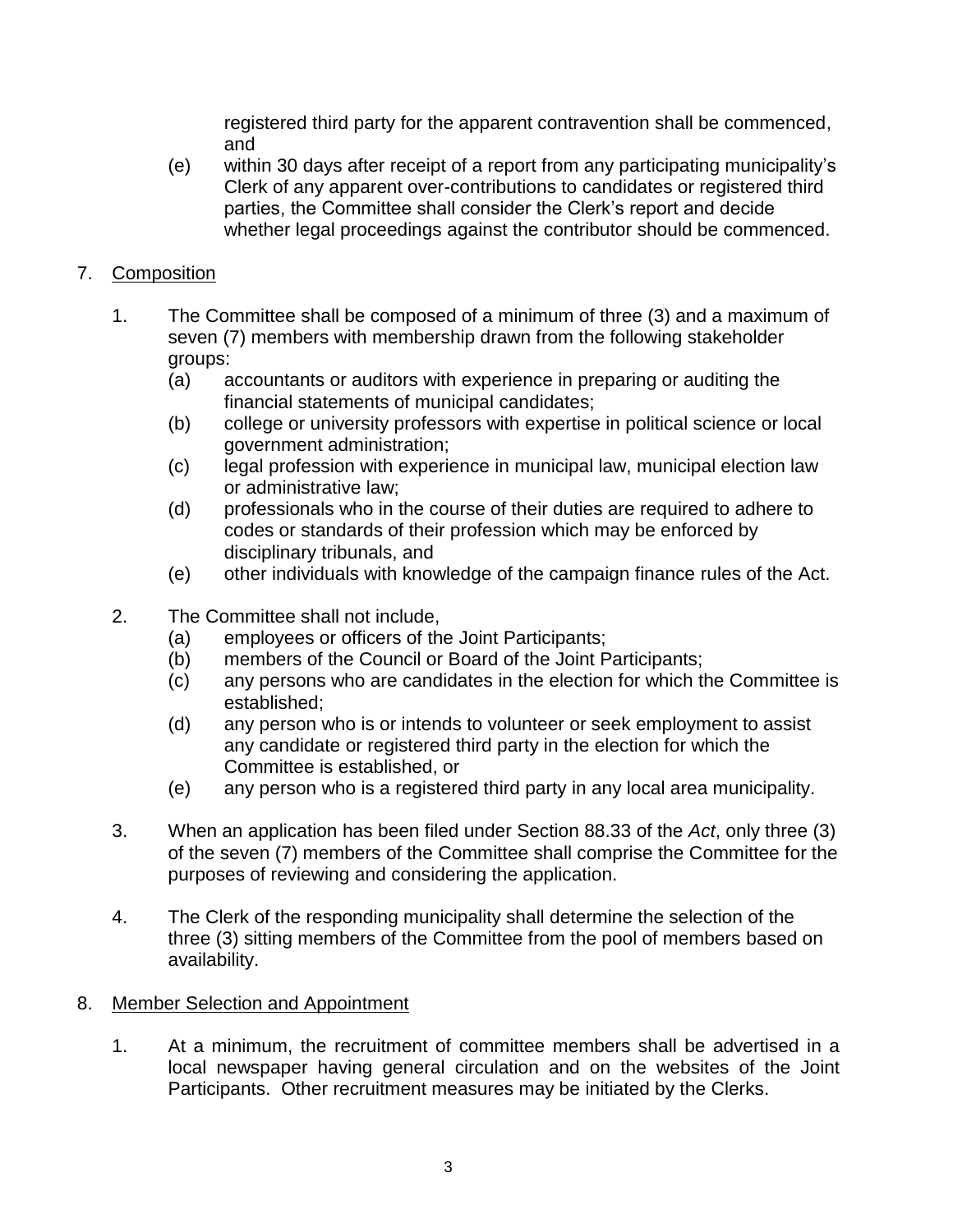- 2. All persons interested in serving on the Committee shall complete an application form prescribed by the Clerks setting out their qualifications and experience.
- 3. A Nomination Committee consisting of a majority of the Clerks or designates, shall review the applications and submit a joint short list of candidates to the Councils/Boards, or Clerk as the delegated authority, for appointment approval.
- 4. In the event a vacancy occurs during the term, the municipality may rely on the remaining members to compose a Committee of three (3) members.

### 9. Selection Criteria

- 1. Without limiting the foregoing, members shall be selected on the basis of the following:
	- (a) demonstrated knowledge and understanding of municipal election campaign finance rules;
	- (b) proven analytical and decision-making skills;
	- (c) experience working on a committee, administrative tribunal, task force or similar setting;
	- (d) availability and willingness to attend meetings;
	- (e) excellent oral and written communication skills.
- 10. Chair of Committee
	- 1. The Committee members shall select a Chair from amongst its three (3) sitting members at its first meeting.
- 11. Secretary to Committee
	- 1. The Clerk of the responding municipality shall act as Secretary to the Committee.

# 12. Compensation

- 1. Members of the Committee shall receive a retention honorarium of \$300.00 including mileage, for attendance at a training session the costs of which shall be shared equally amongst the Joint Participants.
- 2. Members shall receive an honorarium of \$200.00 per meeting, plus mileage, at the rate of the responding municipality.

### 13. Costs and Funding

1. The responding municipality shall fund and pay all costs associated with the Committee, including the retention of an auditor and any costs incurred as a result of a decision of the Committee being challenged to the Ontario Superior Court of Justice.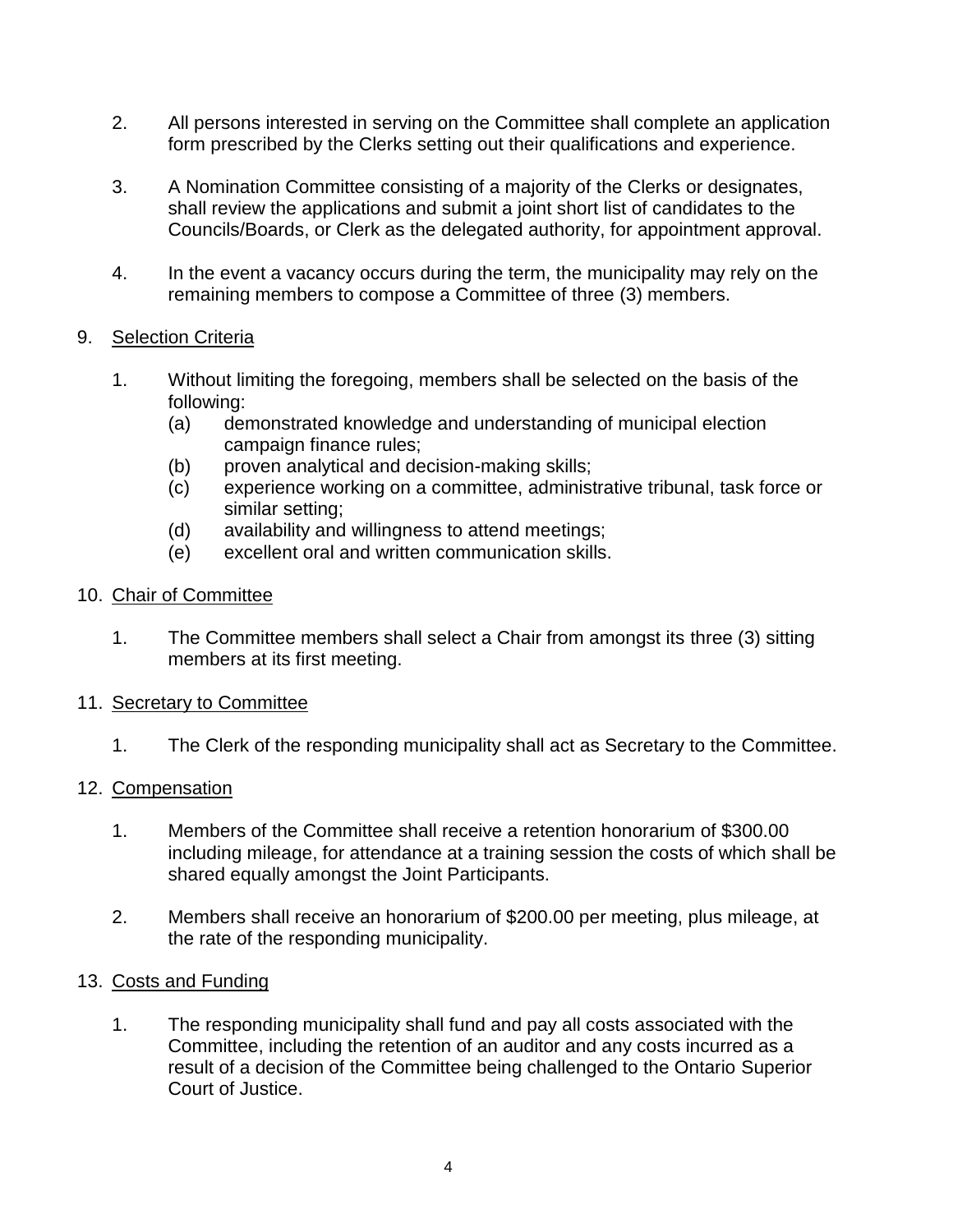2. The Joint Participants shall equally share in the costs associated with advertising and training.

### 14. Auditor

1. The Area Clerks shall issue a joint RFP for auditor services and the Committee shall appoint an auditor.

### 15. Meetings

- 1. The Committee shall conduct its meetings in public but may deliberate in private.
- 2. The responding municipality's website shall be used to communicate meeting notices, agendas, minutes and decisions.
- 3. The Committee shall conduct its meetings in accordance with the responding municipality's Council Rules of Procedure By-law and the *Statutory Powers Procedures Act,* with modifications as deemed necessary.

# 16. Conflicts

- 1. Committee members shall comply with the *Municipal Conflict of Interest Act* and shall disclose a pecuniary interest to the Secretary in advance of any meeting, where possible or absent him/herself from meetings for the duration of the consideration of the application, discussion and voting with respect to the matter.
- 2. In the event a member discloses a pecuniary interest to the application in advance of the meeting, the Clerk of the responding municipality shall select another member to replace him/her on the Committee.
- 3. To avoid possible conflict of interest, an auditor or accountant appointed to the Committee must agree, in writing, not to undertake the audits or preparation of the financial statements of any candidate or registered third party seeking election to the Councils/Boards. Failure to adhere to this requirement shall result in the individual being removed from the Committee.
- 4. All Committee members shall agree, in writing, they will not work or volunteer for, or contribute to, any candidate or registered third party in any capacity in an election to the Councils/Boards. If upon being made aware that a member has participated or contributed to a campaign or registered third party, the Clerks or designates, by majority vote, shall remove the member from the roster or recommend to the Councils/Boards, or the delegated authority, to rescind the appointment to the Committee.